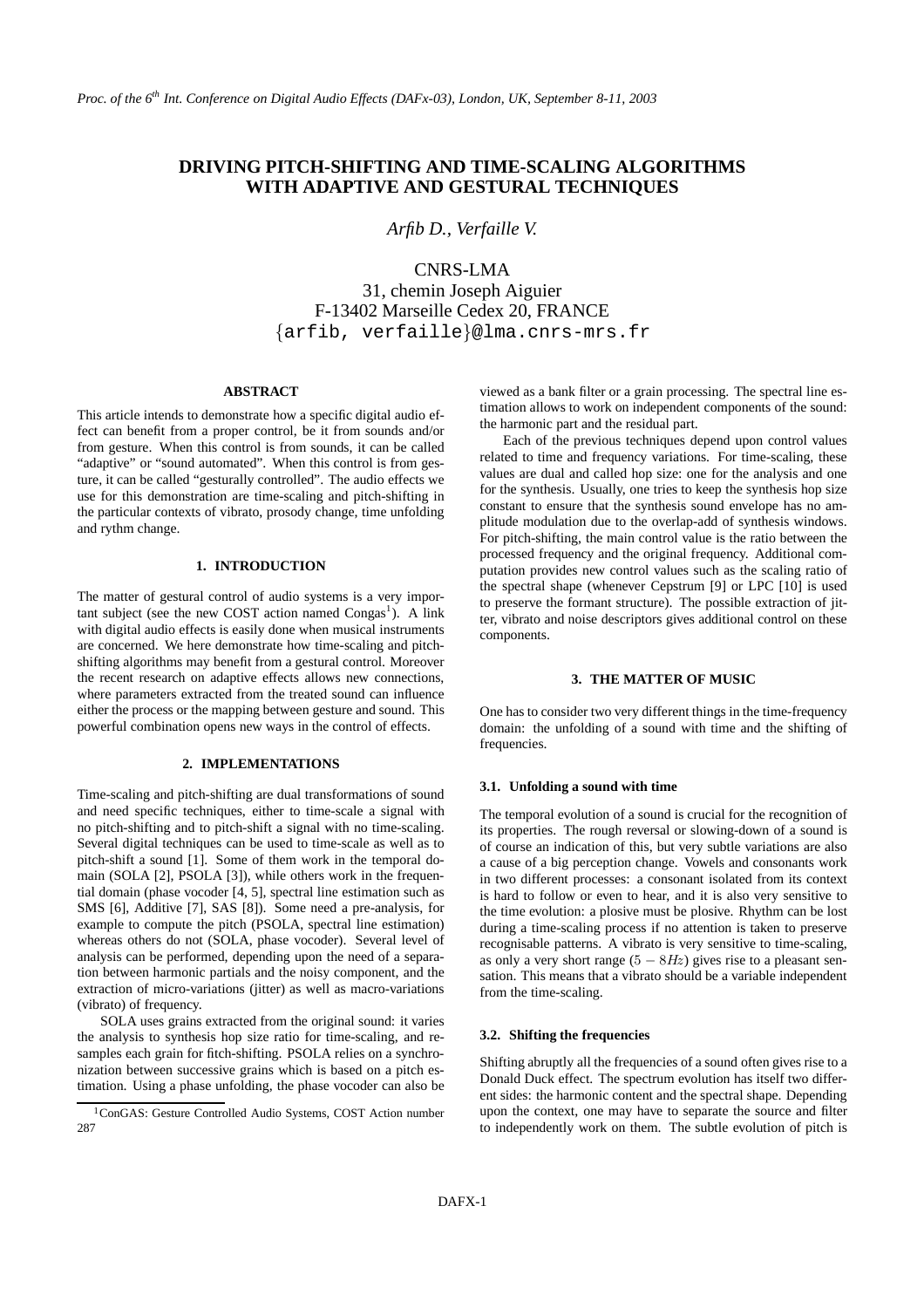linked to expressiveness; fine changes in the micro-modulation of pitch often produce a big change of expressiveness.

## **4. GESTURAL CONTROL**

In order to make a link between a gestural device and a pitchshifting/time-scaling algorithm, one first has to define the different steps needed to musically control sounds.



Figure 1: *Example of gesture controlling effects on the Wacom tablet. Time index of the sound is controlled vertically, and pitchshift horizontally.*

First one has to be able to make the choice of a sound. This can be performed by a selection gesture, and the natural way to do it is to click to initiate the choice of a sound. Then one has to unfold with time this sound in three steps: starting a sound, exploring it and deselecting it. The start can obviously done when leaving the bottom line of a selection square, and deselecting by crossing of a specific stop line.

The system uses a graphic interface (*cf.* fig. 1) designed by J.-M. Couturier. The  $(x, y)$  coordinates of the tablet pen are represented onto the screen by a pointer; the user can choose one sound by pressing the pen when the pointer is over one of the six zones at the top of the screen. Then, he/she can play the selected sound by moving between the two horizontal lines: the vertical coordinate controls the time index in the sound, and the horizontal coordinate controls the pitch in order to play vibrato. The sound stops when the "stop line" is crossed.

Due to the nature of the time scaling algorithm, only one coordinate is needed to situate a pointer inside the sound, or its timefrequency representation. These steps have been implemented using *Max/MSP* with a Wacom graphic tablet, and as such this instrument is a very good benchmark test for straight time-scaling algorithms.

The algorithm we have chosen is the SOLA. There are two reasons for this choice: it is very robust, as it does not need any previous pitch extraction or phase unwrapping. As it is a timedomain technique, it only needs a scanning of a table and of the signal. Moreover it can give artefacts which can be used as musical facts which can be in the gesture control of the sounds.

The way we have implemented this algorithm in *Max/MSP* is to generate two series of windowed grains, and to overlap them (*cf.*



Figure 2: *Sawtooth signal used for controlling the SOLA algorithm. The slope of the sawtooth is proportional to the pitch-shift ratio. The signal out of two overlapping "jog-shuttle" are represented.*

fig. 2). It is also possible to use four series, each one desynchronised by a quarter of the time length of a grain. More specifically for each series, we have used a sawtooth generator, which triggers a pointer to a place in the sound. This pointer is then incremented according to a proportional value of the sawtooth signal. The pitch shifting effect is realised by choosing a different factor for this ratio. This sawtooth signal is also used as an index in a window function to shape the grain.



Figure 3: *Transfer function of the high-pass filter used to remove the dc component of the pitch-shift.*

However, one also wants to make micro-variations such as a vibrato with a pitch-shifting effect. The vibrato is extracted from the gesture by a high-pass filter which removes the dc component of the horizontal coordinate, and the very high frequencies which are not relevant to a vibrato movement. The gesture is sampled at a  $1kHz$  rate, and the filter is either a FIR filter or an IIR Chebyshev filter of order 2, similar to what has previously been used to extract the vibrato from a pitch detection of sung voice [11].

A simulation has been first done in *Matlab*, using academic signals. A simplified version of this filter has been finally used in the *Max/MSP* implementation, using the direct placement of two poles and two zeros on the horizontal axis of the x coordonate of the z-plane. The zeros are placed on  $(1, 0)$  and the pole on  $(r, 0)$ of this plane. This insures that the dc component is removed, and the value of  $r$  must be a compromise between a fast answer and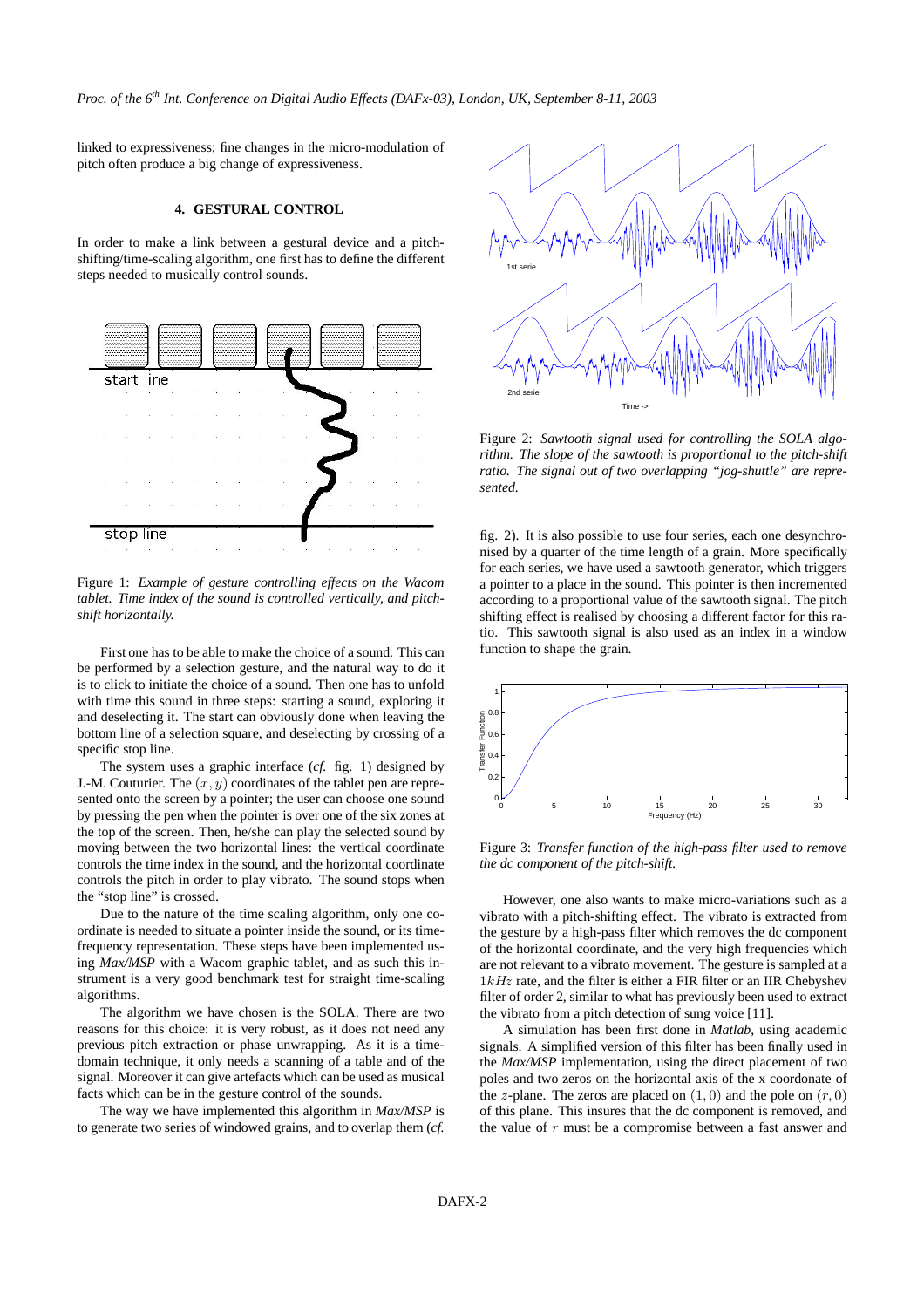

Figure 4: *Academic gesture signal and filtered signal. The dc component of the pitch-shift is removed.*

a reasonable cutoff frequency which does not remove the vibrato frequencies.

As we want to apply pitch variations in a manual way, the sounds that are chosen must be recorded without vibrato. But it is also possible, especially with sung voices to use the natural vibrato superimposed with the manual one.

The musical use of such an instrument may look very simple, but the instrument itself needs some musical practise to be able to look for steady parts of sounds where vibrato can be applied and parts of sound where a specific time stretching is carefully used. Of course many other effects can be applied instead of a vibrato, and with a Wacom tablet, we even have two more gestural values: the pressure that is applied to the stylet and the angle of the stylet.

# **5. ADAPTIVE EFFECT WITH GESTURAL CONTROL**

The principle of adaptive digital audio effects is quite simple: features are extracted from the sound signal  $x(n)$ , and drive the effect control using specific mapping [12, 13]. This mapping parameters are modified by gesture data  $g(n)$  (*cf.* fig. 5).



Figure 5: *Diagram of adaptive digital audio effect (A-DAFx) using gesture control to change the mapping between sound features and effect controls.*

This principle of control can be used for any effect. In this paper, we focus on adaptive and gestural control of pitch-shifting and time-scaling, once again using the SOLA technique (however, any "better sounding" technique is also good for this purpose).

# **5.1. Pitch-shifting and prosody/intonation change**

The prosody is defined by linguists as the expressivity of the spoken voice, according to several parameters. Among these parameters, there is the intonation, which is given by the fundamental frequency  $F_0$  (*cf.* fig. 6). The intonation can be described at several levels from the most general pattern to the variations of  $F_0$ : the global pattern, the constituent structure, the relief and the micro-prosody. Changing the prosody can be done by changing the intonation, at one of these levels, and sound level as well as time. We now only focus on intonation change.



Figure 6: *Fundamental frequency of a spoken voice "lalula".*



Figure 7: *Fundamental frequency decomposition using a simple voice/unvoiced mask.*

We propose to apply a prosody change using a pitch-shifting which ratio varies according to one of the intonation description level. The fundamental frequency  $F_0$  can be considered as the sum of three components: the mean value  $\langle F_0 \rangle$  of  $F_0$  over the whole sound, the macro-prosody  $D_{F_0}$  given by the decay between this global mean and the local mean of  $F_0$  over one phonem, and the micro-prosody  $M_{F_0}$  given by the decay between  $D_{F_0}$  and  $F_0$ (*cf.* fig. 7). The expression of the pitch depending on time is:

$$
F_0(t) = \langle F_0 \rangle + D_{F_0}(t) + M_{F_0}(t) \tag{1}
$$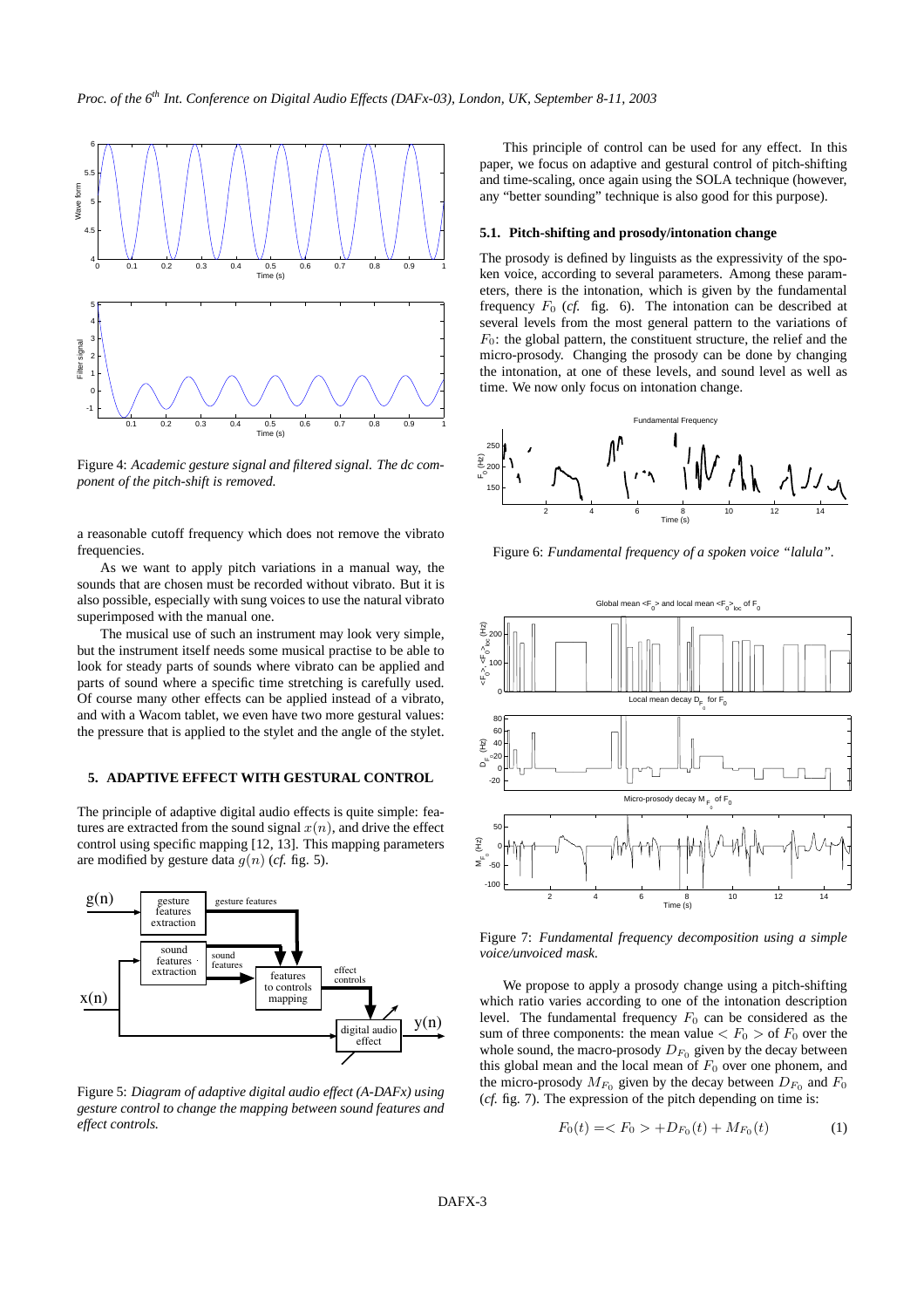

Figure 8: *Fundamental frequency decomposition using an improved voice/unvoiced mask.*

Notice that it can be useful to erase the micro-prosody jumps between voiced and unvoiced portions of the sound, in order to avoid rapid pitch-shifts of the sound. This is achieved by using a modified voiced/unvoiced mask (*cf.* fig. 8), that replaces the jumps between two voiced parts by segment-lines.



Figure 9: *Pitch-shifting that locally flattens the intonation, using*  $\beta = 0, \alpha = 1.$ 

The pitch can be modified by changing the amplitude of any component of its decomposition:

$$
\overline{F_0}(t) = \langle F_0 \rangle + \alpha(t) D_{F_0}(t) + \beta(t) M_{F_0}(t) \tag{2}
$$

with the pitch-shifting ratio  $\gamma(t) = \frac{F_0(t)}{F_0(t)}$  given by the proportion between the new pitch  $\overline{F_0}(t)$  and the original pitch  $F_0(t)$ . That way, one can erase the pitch variations, and obtain flat intonation on each portion of the segmented sound using  $\beta = 0$ ,  $\alpha = 1$  (*cf.*) fig. 9), or over the whole sound using  $\beta = 0$ ,  $\alpha = 0$  (*cf.* fig. 10). On can also inverse the intonation, locally (*cf.* fig. 11) or globally (*cf.* fig. 12). Using phase vocoder and signal segmentation techniques, we extracted descriptors of intonation for each segment of a non-tempered musical sentence of voice, such as the mean pitch, approximations of the fundamental frequency with polynomials, mean and variance between the fundamental frequency and its approximation. Other features can replace the micro-prosody value



Figure 10: *Pitch-shifting that globally flattens the intonation, us-* $\lim_{\alpha \to 0} \beta = 0, \alpha = 0.$ 

 $\mu_{F_0}$ , such as the RMS or the centroid, in order to impose another prosody to the sound.



Figure 11: *Pitch-shifting that locally inverse the intonation, using*  $\beta = -1, \alpha = 1.$ 



Figure 12: *Pitch-shifting that globally inverse the intonation, using*  $\beta = -1, \alpha = -1.$ 

The pitch-shifting ratio curve can be controlled or transformed with time, using a gesture transducer (such as a joystick) to modify the  $\alpha(t)$  and  $\beta(t)$  values, to replace the micro-prosody curve  $M_{F_0}(t)$  by a gesturally controlled combination of other sound features. The prosody is then directly affected by gesture.

Notice that by combining intonation change, amplitude change and non-linear time-scaling, one obtain a prosody change effect.

### **5.2. Time-scaling and rhythm change**

The non-linear time-scaling is obtained while using a time-varying time-scaling ratio  $\gamma(t)$ ; it affects the rythm of the sound by locally changing its speed [12]. A synchronisation constraint can be added in order to preserve the global sound duration. Gesture control is then applied onto the time-scaling control curve  $\gamma(t)$ . A first way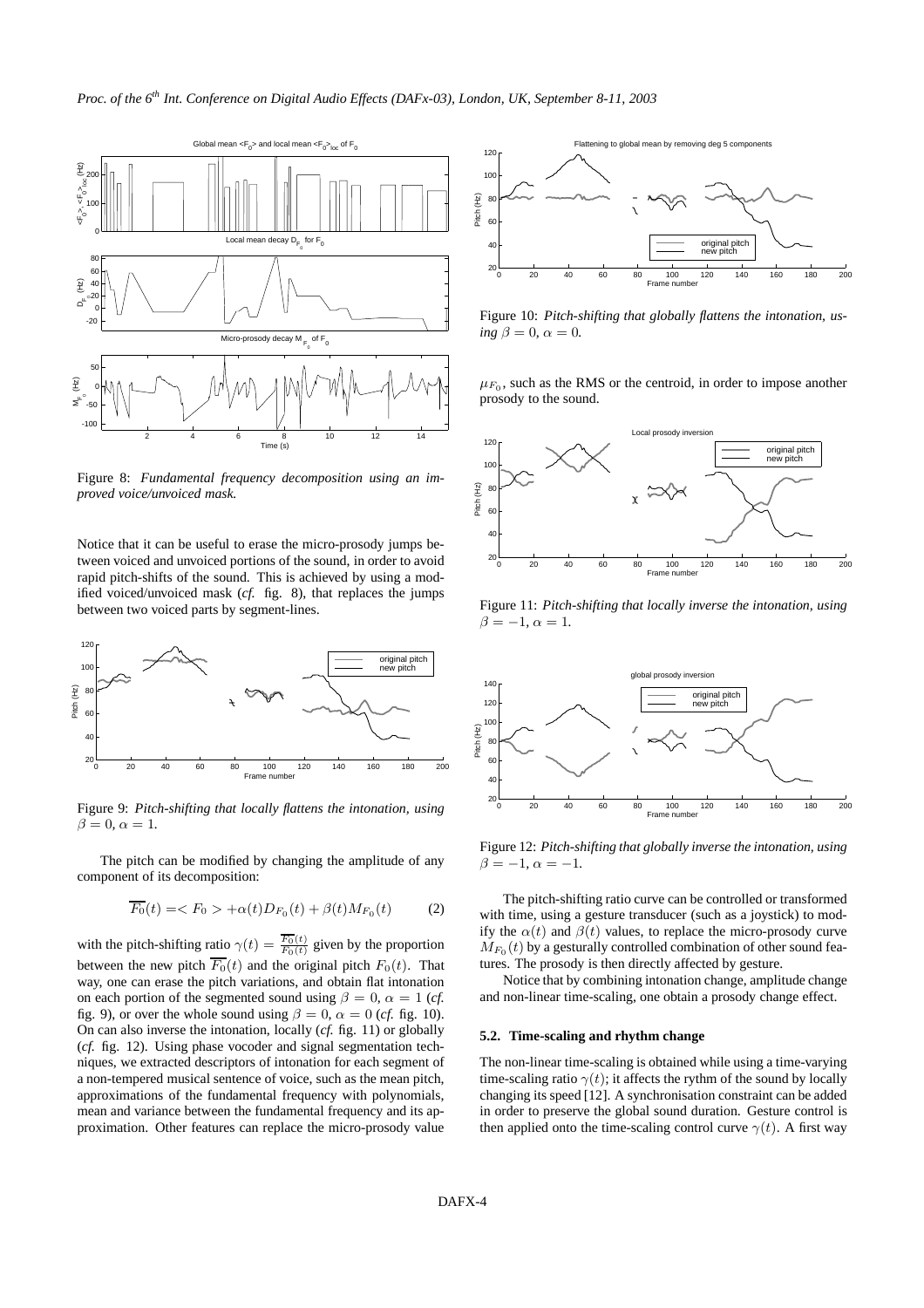is to compute the control curve iv by interpolating between the varying ratio  $\gamma(t)$  and 1 (corresponding to no time-scaling), thus respecting the constraint of synchronisation. A second way is to modify the curve with gesture data, by addition or multiplication by a value, thus not respecting anymore the synchronisation constraint.



Figure 13: *Varying time-scaling ratio*  $\gamma(t)$  *used as control curve for adaptive time-scaling. Dashed lines correspond to synchronization marks.*

The implementation consists in a time-scaling algorithm with a constant synthesis hop size and a varying analysis hop size. Using the following recursive formulae:

$$
\begin{cases}\nT_A(k) = t_0 + R_S \sum_{j=1}^k \gamma(t_0 + lR_S) \\
T_S(k) = t_0 + kR_S\n\end{cases}
$$
\n(3)

with  $T_A(k)$  the analysis time,  $T_S(k)$  the synthesis time,  $R_S$  the synthesis hop size and  $\gamma$  the time-scaling ratio, we can compute the transformed sound duration. This means that we can warp the time-scaling ratio curve in order to preserved the sound length (synchronisation constraint):

$$
T_S(i) = T_A(i) = t_s \tag{4}
$$

Let  $S(\gamma, \gamma_0)$  be the modified value of  $\gamma(t)$ . The synchronisation constraint can be applied using one of these three methods: – by addition of a constant value  $\gamma_a$ :

$$
\mathcal{S}(\gamma,\gamma_a)=\gamma_a+\gamma
$$

– by multiplication by a constant value  $\gamma_m$ :

$$
\mathcal{S}(\gamma,\gamma_m)=\gamma_M\times\gamma
$$

– by using a power law with a constant value  $\gamma_p$ :

$$
\mathcal{S}(\gamma,\gamma_p)=\gamma^{\gamma_p}
$$

For each method, we can decide wether to respect of not the initial variation interval  $I_{\gamma}$  given by the user. The synchronisation by addition without respect of the variation bounds has an analytical solution:

$$
\gamma_a = 1 - \frac{\sum_{l=1}^{\mu} \gamma(l)}{\mu} \tag{5}
$$

with the notation  $\mu = \frac{t_s - t_0}{R_S}$  the number of grains (or iterations) used for time-scaling.

The synchronisation by multiplication witouth respect of the variation bounds has an analytical solution:

$$
\gamma_m = \frac{\mu}{\sum_{l=1}^{\mu} \gamma(l)}\tag{6}
$$



Figure 14: *Analysis/synthesis time diagram for the time-scaling (*y = x *curve is plotted with a thin line). Dashed lines correspond to synchronization marks.*

Concerning the four other ways to respect the synchronisation constraint, they all require an optimisation scheme, since no analytical solution exist (except the evident solution  $\gamma(t) = 1$ , where no time-scaling is applied!). The optimisation scheme consists in minimizing the distance between the new sound length  $\sum_{l=1}^{\mu} S(\gamma, \gamma_0)$  and the synchronisation sound length  $\mu$ . We compute this distance for several values of the synchronisation parameter  $\gamma_0$  ( $\gamma_0$  representing  $\gamma_a$ ,  $\gamma_m$  or  $\gamma_p$  according to the kind of synchronisation chosen):

$$
D = \left| \frac{\sum_{l=1}^{\mu} S(\gamma, \gamma_0)}{\mu} - 1 \right| \tag{7}
$$

The optimum we are looking for is the greatest of all  $\gamma_0$  values that give a 0 distance, since the synchronisation constraint is respected  $(D = 0)$  and the transformation is the greatest (the greater  $\gamma_0$ , the greater the distance between the time-scaling ratio and 1,and so the greater the transformation).

Let  $\gamma(t)$  vary in  $I_{\gamma}$  and  $\mathcal{H}_I(f)$  be the truncation function of the parameter  $f$ , with the truncation interval  $I$ . Respecting the variation bounds is done by using  $\mathcal{H}_{I_{\gamma}}(\mathcal{S}(\gamma, \gamma_0))$  instead of  $\mathcal{S}(\gamma, \gamma_0)$ for the optimisation.

While applying synchronisation constraint at several places in the sound (given by an onset detector, for example), we can slightly or strongly change the sound rhythm. Using several sound feature, we can compute several time-scaling ratios that vary with time and that provide different rythmic changes.

Considering the fact that we have several time-scaling ratio curves with or without a synchronisation constraint, the gesture control can be applied in two ways: with or without respecting the synchronisation. While interpolating between the "synchronised" time-scaling ratio  $S(t)$  and 1, corresponding to the  $y = x$  curve in the analysis/synthesis time diagram (*cf.* fig. 13), we ensure to always respect the constraint of synchronisation. We used a linear interpolation such as the one provided in the GRM tools to interpolate between two presets [14].

A second way to modify the curve with gesture data, is by addition or multiplication of  $\mathcal{S}(\gamma, \gamma_0)$  by a value, thus not respecting anymore the synchronisation constraint. The addition or multiplication value is directly given by gesture data, after a fitting mapping. With a multiplicative value, we change the global duration and keep the local non-linearity behaviours. With an additive value, we change the global duration as well as the local non-linearity behaviours.

An improvement consists in the addition of a sine wave curve, which amplitude and frequency are given by gesture. A condition to ensure that the sound is not read backward is to use a low